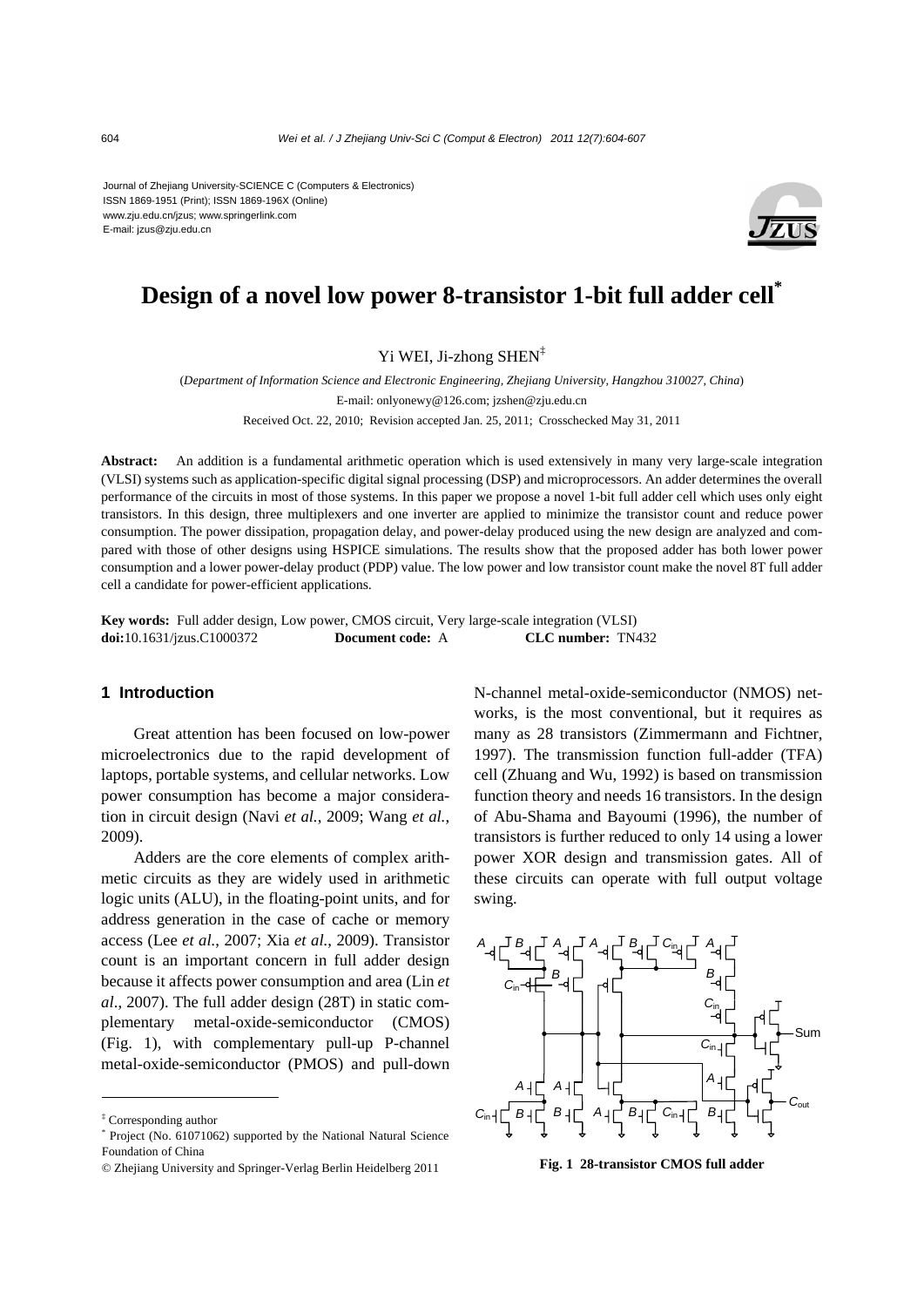To pursue an even lower transistor count and lower power consumption, pass transistor logic (PTL) can be used. A new full adder called the static energyrecovery full-adder (SERF) uses only 10 transistors and reportedly has the lowest power consumption (Shalem *et al.*, 1999). Because of the threshold loss problem in PTL, the output voltage swing of the circuit has a tendency to degrade. In other words, the output high (or low) voltage deviates from the  $V_{dd}$  (or ground) by a multiple of the threshold voltage  $V_T$  (Lin *et al*., 2007). However, circuits based on PTL are certainly useful in building up larger circuits such as multiple-bit input adders and multipliers (Bui *et al.*, 2002).

In this paper, a new low-power full adder cell using eight transistors is presented, namely an 8T full adder. To demonstrate the efficiency of the new design, we compare some general characteristics of the new design, such as power consumption, against another five full adder cells.

## **2 Previous works**

In this section, several different designs of low power and high speed adders are introduced. SERF (Fig. 2a) is claimed to be an extremely low power adder because it does not contain a direct path to the ground and can re-apply the load charge to the control gate (energy recovery) (Shalem *et al.*, 1999). Bui *et al.* (2002) proposed 41 different full adder designs based on a systematic combination approach using several XOR/XNOR and multiplexer modules. The designs (denoted 9A and 13A in Figs. 2b and 2c) have the best performance in those circuits. Another design (Fig. 2d), denoted CLRCL (complementary and level restoring carry logic), features a lower operating voltage, higher computing speed, and lower energy operation. The design adopts inverter buffered XOR/ XNOR designs to alleviate the threshold voltage loss problem (Lin *et al*., 2007).

Chowdhury *et al.* (2008) proposed an eighttransistor full adder based on a new three-transistor XOR (Fig. 3). In spite of claims of superior delay in this circuit, the design suffers from a logic fault in the output *C*out*.* For example, when the inputs *A* and *B* are both at low logic, the pass transistors M7 and M8 are all disabled and *C*out is at high impedance.



**Fig. 2 10T full adder designs** 

(a) SERF full adder design; (b) 9A full adder design; (c) 13A full adder design; (d) CLRCL full adder design



**Fig. 3 Design of Chowdhury** *et al***. (2008)**  (a) 8T full adder; (b) 3T XOR gate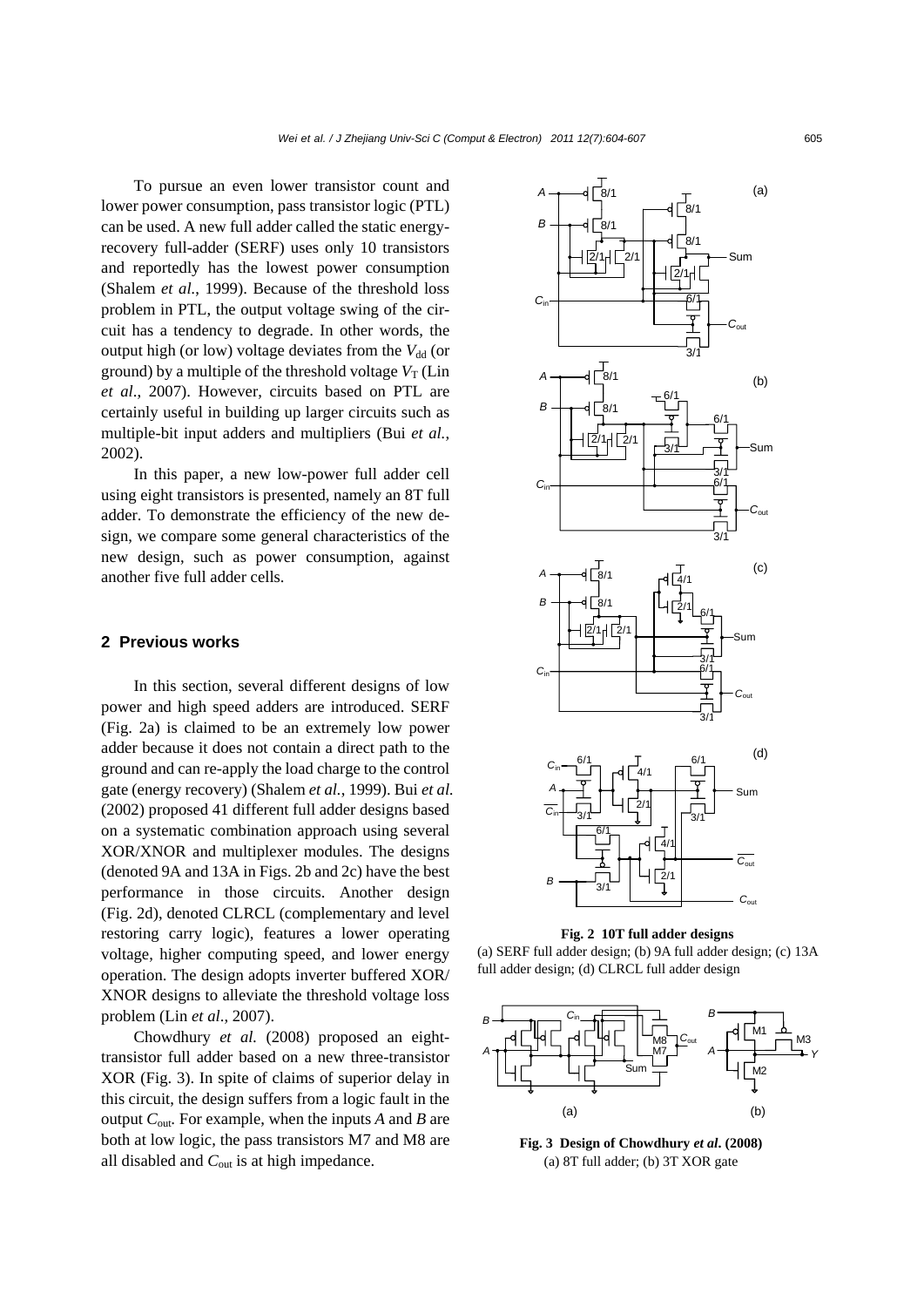# **3 The proposed full adder design**

The full adder function can be described as follows: the addition of two 1-bit inputs *A* and *B* with forestage carry  $C_{\text{in}}$  calculates the two 1-bit outputs Sum and  $C_{\text{out}}$ , where

$$
Sum = A \oplus B \oplus C_{in}, \tag{1}
$$

$$
C_{\text{out}} = A \cdot B + C_{\text{in}} \cdot (A \oplus B). \tag{2}
$$

In our design, we rewrite the Boolean function as

$$
Sum = (A \oplus C_{in}) \cdot \overline{C_{out}} + \overline{A \oplus C_{in}} \cdot B, \qquad (3)
$$

$$
C_{\text{out}} = (A \oplus C_{\text{in}}) \cdot B + \overline{A \oplus C_{\text{in}}} \cdot A. \tag{4}
$$

From Eqs. (3) and (4), the 8T design is proposed (Fig. 4).



**Fig. 4 The proposed 8-transistor full adder (8T)** 

The entire design process can be divided into several steps as follows:

1.  $\overline{A \oplus C_{in}}$  (or  $A \oplus C_{in}$ ) is needed as a control signal in multiplexers MUX2 and MUX3 to generate  $C_{\text{out}}$  and Sum. In this study,  $\overline{A \oplus C_{\text{in}}}$  is implemented by MUX1 (Fig. 4).

2. The multiplexer circuit MUX2 is adopted in our proposed design to generate *C*out followed by an inverter INV. The inverter has three advantages for the circuit: firstly, it speeds up the carry propagation as a buffer along the carry chain. Secondly, it provides complementary signals needed for the generation of Sum. Thirdly, the inverter can improve the output voltage swing as a level restoring circuit (Lin *et al*., 2007).

3. The Sum is generated by the multiplexer MUX3 passing either *B* or  $\overline{C_{\text{out}}}$  according to the value of  $\overline{A \oplus C_{in}}$ .

The proposed full adder circuit, which uses three multiplexers and an inverter, requires eight transistors. Choosing appropriate width to length rates of transistors, *W*/*L*, improves the threshold drop of the circuit (Chowdhury *et al.*, 2008). The multiplexer uses transistor sizes of  $(W/L)_{p} = 6/1$  and  $(W/L)_{n} = 3/1$  for PMOS and NMOS, respectively, while the inverter uses the typical sizes of  $(W/L)_{p}$ =4/1 and  $(W/L)_{n}$ =2/1 (Fig. 4).

## **4 Simulation results**

To test the performance of the proposed full adders, detailed comparisons were performed. The 10T full adder designs mentioned in Fig. 2 and 28T were included for comparison with the proposed design.

All the schematics are based on TSMC 180 nm technology with a 1.8 V supply voltage, and were simulated using HSPICE. In our simulation, the power consumption of these designs was examined at different input frequencies. Table 1 shows the power measurement for frequencies from 100 to 500 MHz when the output load was 100 fF. From the results of simulation, the 8T full adder had the best performance in all conditions. Compared with the other designs, it consumed 7.2%–37.3% less power.

**Table 1 Comparison of power consumption at different frequencies from 100 to 500 MHz with a load of 100 fF** 

| Full adder cell | Power consumption $(\mu W)$ |       |        |        |        |  |
|-----------------|-----------------------------|-------|--------|--------|--------|--|
|                 | 100                         | 150   | 200    | 300    | 500    |  |
| 28T             | 52.41                       | 74.81 | 104.40 | 140.20 | 202.80 |  |
| <b>SERF</b>     | 43.44                       | 61.07 | 84.30  | 123.60 | 176.10 |  |
| 9Α              | 40.37                       | 56.26 | 77.40  | 114.10 | 152.30 |  |
| 13A             | 40.42                       | 56.46 | 76.99  | 109.40 | 143.60 |  |
| <b>CLRCL</b>    | 42.19                       | 58.31 | 78.18  | 106.10 | 137.20 |  |
| 8T (this work)  | 36.47                       | 50.92 | 67.63  | 98.52  | 127.10 |  |

Propagation delay is the time between the fastest input signal and the output signal. The worst case delay, i.e., the longest delay in all input combinations, was measured under five loading conditions varying from 50 to 250 fF with a 200 MHz frequency. From the results (Table 2), we can conclude that the delay of 8T was somewhat poorer than that of 28T but better than that of the other designs.